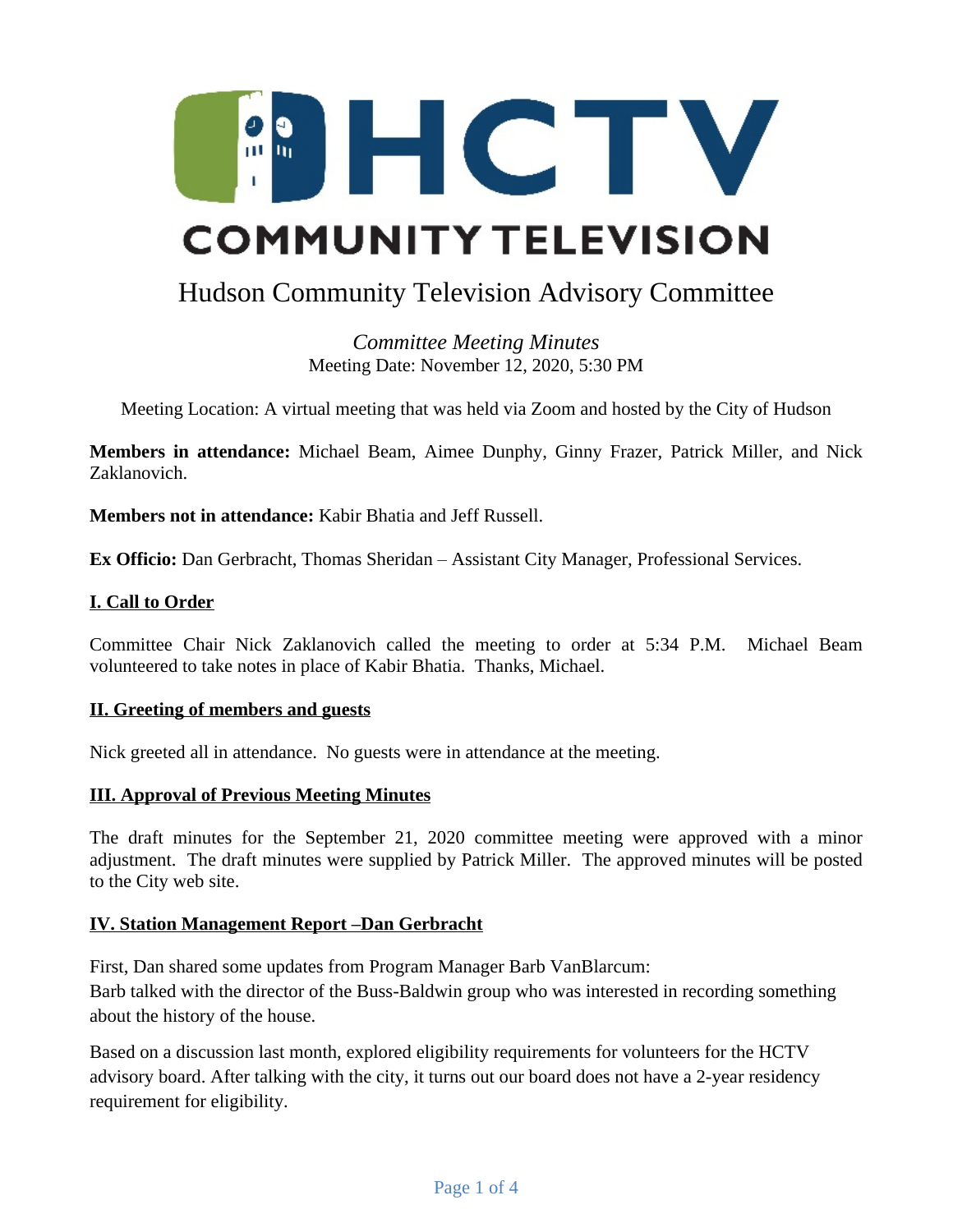Notes from Dan Gerbracht, Operations Manager:

Robotic cameras were purchased with \$22k of CARES funding. Installed in the high school media center, media center, and high school gym. Also held discussions about this project with school district. \$9k of funding for the equipment came from schools. In sum, 9 cameras split between the spaces. Cameras will keep volunteers safe (during the pandemic) allowing operations to run with less staffing. Uses CAT6 cabling for all data and power.

In discussions for enhanced regional community relationship with Cable 9—now "Community Focus" in Macedonia. We've been engaged with cross-training as well as video sharing. For example, recent high school football game production.

HCTV oversaw audio renovation in town hall for council & board meetings. This was funded from CARES act funding as it will allow for hybrid meetings moving forward.

Dan & Barb attended (virtual) Adobe MAX conference. Learned about many cutting-edge production features.

HCTV recorded 3 high school soccer matches, covered all 9 football games and field hockey games. Friends of HCTV helped sponsor recordings. George Voinovich volunteered his company to help record one game with drone footage. They also recorded HHS choir concert and Hudson Parade of bands. 3 Hudson Headlines episodes recorded covering leaf collection, Ellsworth Meadows, HCTV.

High school drama (Brian Suntken) has reached out to explore working together for their fall show. They're using some pre-produced material for their virtual recording and HCTV will air the performance.

Also aired: Hudson Heritage monthly meetings recordings, League of Women Voters Charter Review Forum, State of Mind Hudson events, Hudson Community Foundation identity theft panel, 2 episodes Good Day Hudson, Hudson DEI alliance.

First time airing Hudson High School games live. Huge viewership—13,000 viewers online for the final game. Moved to Facebook Live platform for extra bandwidth after the third game.

# **V. Friends of HCTV Update – Ginny Frazer**

Ginny: Had a virtual meeting earlier this week (Tuesday). Discussed scholarship changes since students aren't in the studio this year. Still planning on offering the scholarship. Revised language will be up on the site.

Sponsorships coming in due to heavy viewership on HCTV videos. Pursuing sponsorships for basketball games. Will be looking at how other stations setup guidelines for underwriting and hosting public access shows.

Friends wrote a grant in 2019 to the League for Service. The priority at that time was to purchase public access cameras. People are not purchasing cameras right now, so moving money towards public access to cell phone tripods for checkout.

Friends continue to be interested in creating a phone app for HCTV.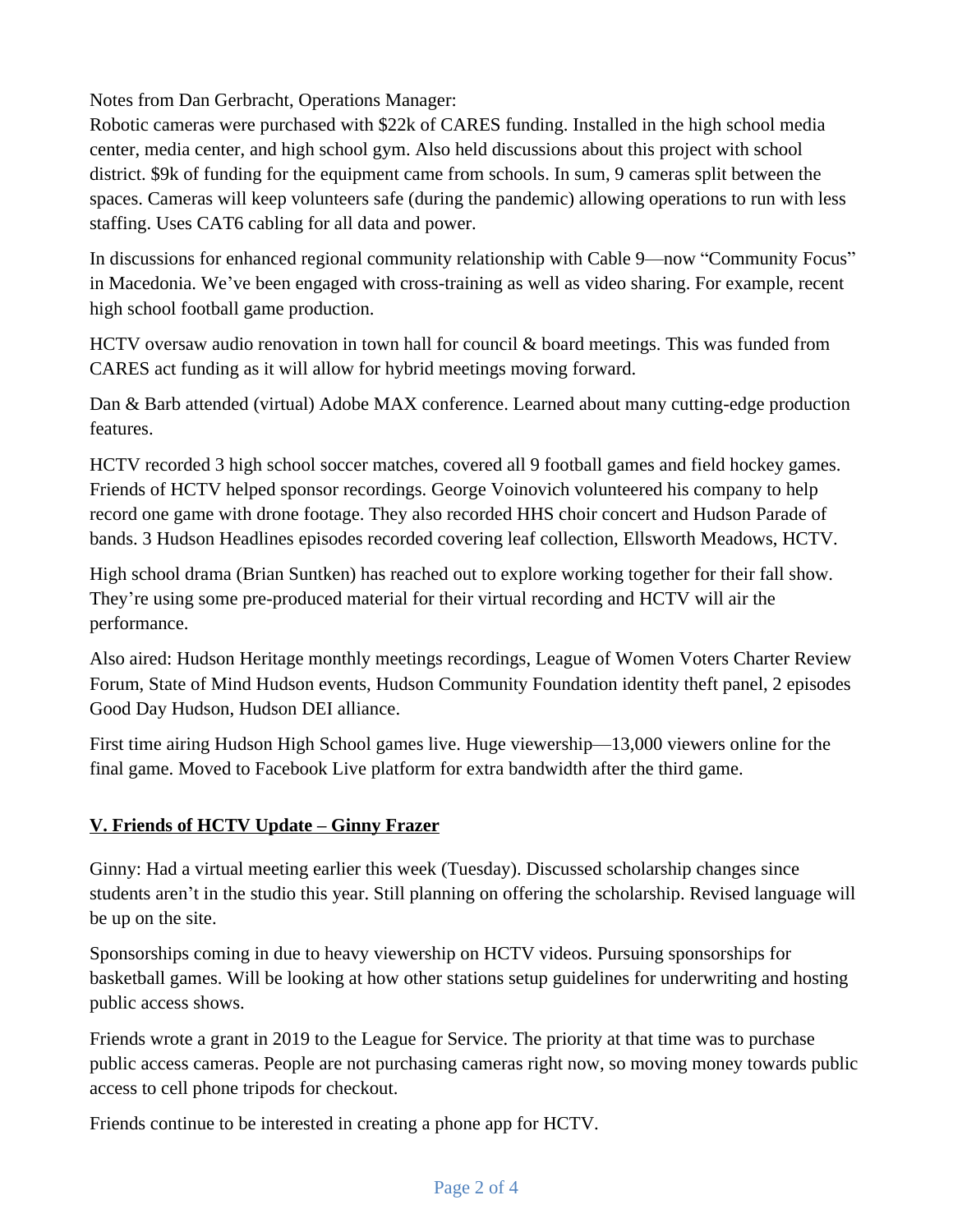Dan: Also looking into other equipment / accessories for smart phones like an audio mixer.

Sponsors are lined up for future events. Also having sponsors underwrite unattended games.

On the mobile app idea: we talked about this about a year ago but didn't come to a conclusion before COVID hit. Michael suggests we could potentially work with the College of Communication & Information to develop an application. But, even if we worked with students on development, we'd need to maintain it.

## **VI. FCC docket order # 05-311 – Nick Zaklanovich**

Nick attended the October & November ACM meetings. Court challenges to Cable Franchise Fee rules ongoing. Trial is coming in the next month or two. No action expected on the legislation.

FCC has nominated a new FCC Commissioner who has proceeded to confirmation hearings (Nathan Simington).

If Biden wins the election, the FCC chair will change (Jessica Rosenworcel expected to be nominated).

# **VII. Viewer survey discussion and planning – All**

Dan: Spoke with the city communications department about survey. Some hesitation about putting out the survey right now. Survey will need to go through city council. Dan suggested we table the survey.

A benefit from working with the city (as opposed to running the survey independently or through Friends of HCTV) is that they have Constant Contact and the city e-mail addresses. HCTV has their own list, but it is smaller (50). However, if we don't run the survey through the city, it could be shared widely with community group virtual pages (other local non-profits, Facebook groups).

## **VIII. Nomination and election of committee chair and vice-chair – All**

Ginny nominated Nick Zaklanovich to be chair, Michael seconded. Nick nominated Aimee to be vice chair. Vote was unanimous to approve these nominations.

## **IX.** New Access program ideas, previous meeting follow-up & once around – All.

Dan: We talked about using the studio and equipment as a fundraising opportunity for rental to get another revenue stream.

Presented a spreadsheet of what other private companies charge for equipment rental. We have not yet talked to the city attorney yet, but would need to do that if we moved ahead. Wanted advisory committee input.

Ginny: We would need to talk to the school district also before moving ahead.

The group discussed this briefly and the general feeling was pursuing a studio rental makes more sense than equipment, but not sure it's a viable plan.

Ginny: what ever happened to the library studio?

Dan: The second-floor studio in the Hudson Library remains closed due to COVID. We have not reached out in some time. We did reach out to new podcast studio on Main St. but have not heard back.